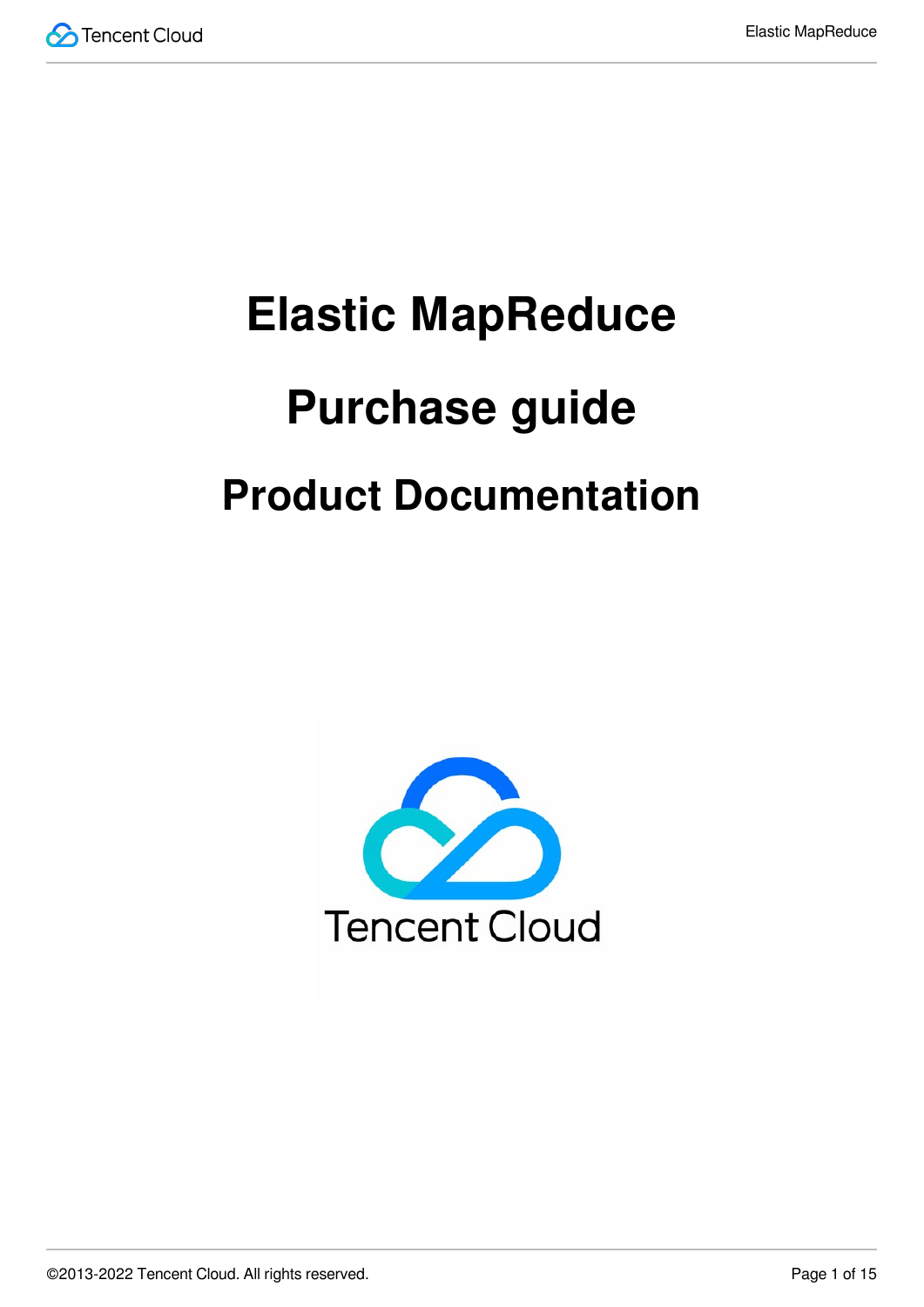

#### Copyright Notice

©2013-2019 Tencent Cloud. All rights reserved.

Copyright in this document is exclusively owned by Tencent Cloud. You must not reproduce, modify, copy or distribute in any way, in whole or in part, the contents of this document without Tencent Cloud's the prior written consent.

Trademark Notice

#### **C** Tencent Cloud

All trademarks associated with Tencent Cloud and its services are owned by Tencent Cloud Computing (Beijing) Company Limited and its affiliated companies. Trademarks of third parties referred to in this document are owned by their respective proprietors.

#### Service Statement

This document is intended to provide users with general information about Tencent Cloud's products and services only and does not form part of Tencent Cloud's terms and conditions. Tencent Cloud's products or services are subject to change. Specific products and services and the standards applicable to them are exclusively provided for in Tencent Cloud's applicable terms and conditions.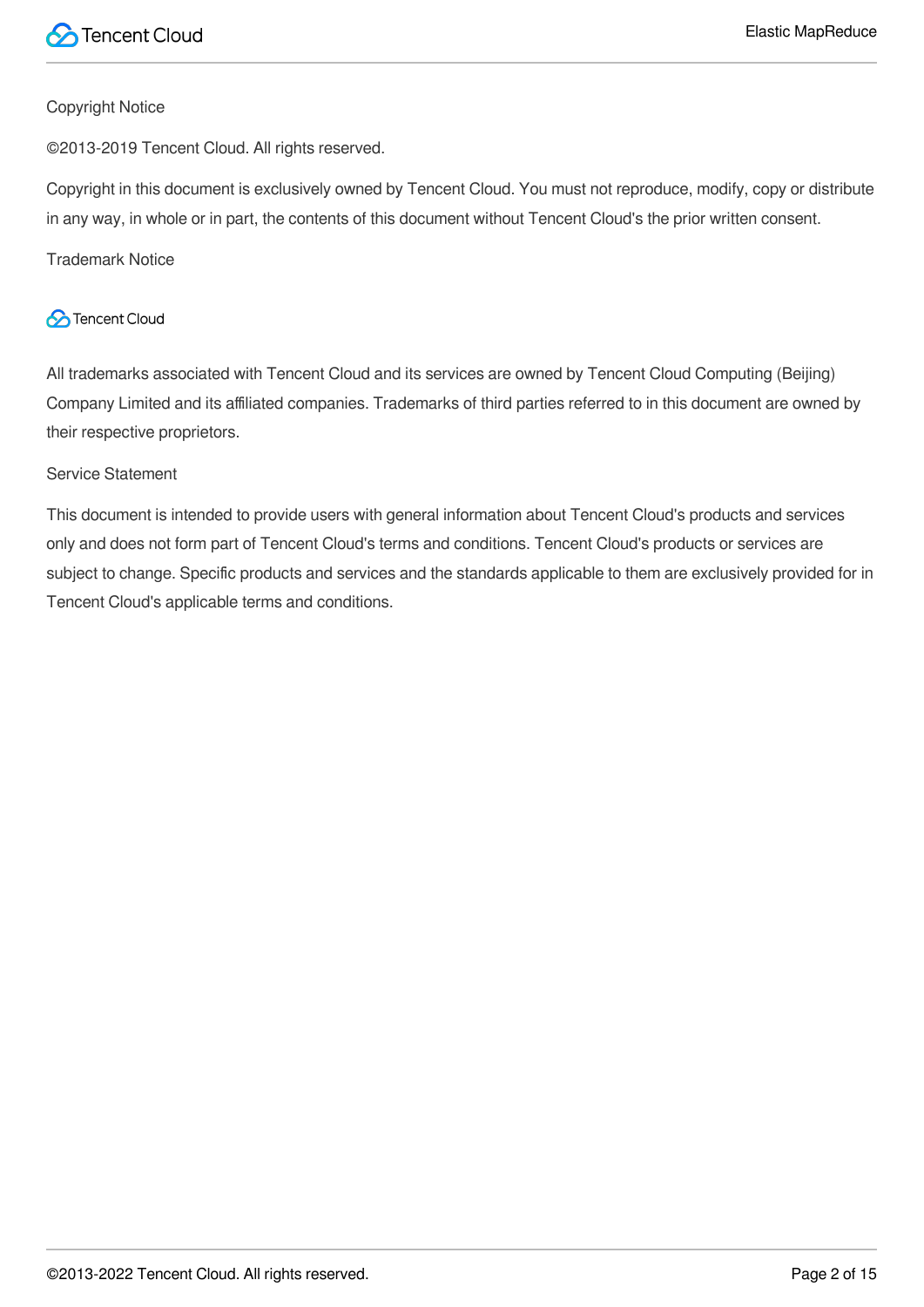

## **Contents**

[Purchase](#page-3-0) guide

[Server-Based](#page-3-1) EMR

Billing [Overview](#page-3-2)

Billing [Overview](#page-3-3)

[Billing](#page-12-0) Mode

About Overdue [Payment](#page-13-0)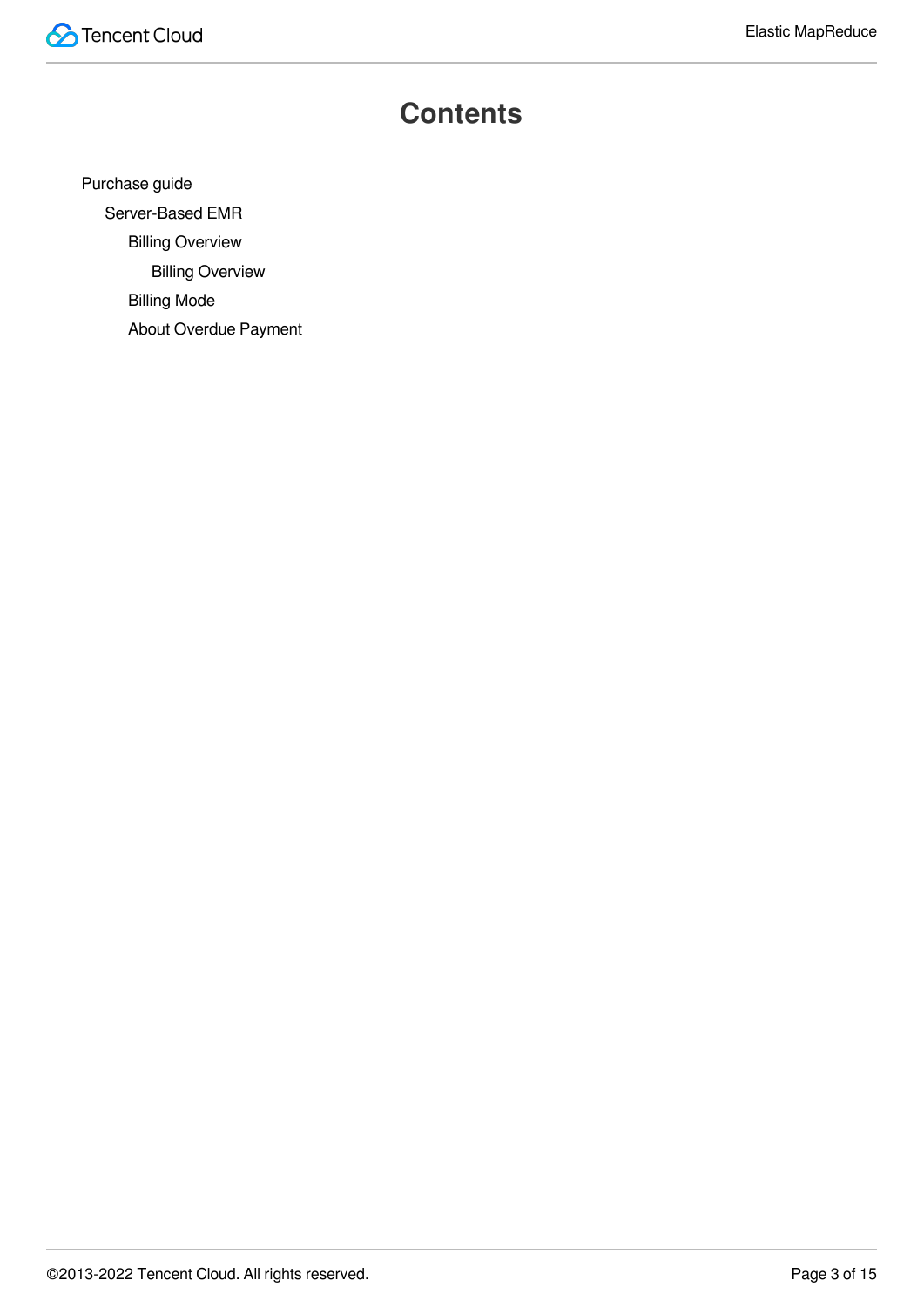## <span id="page-3-2"></span><span id="page-3-1"></span><span id="page-3-0"></span>Purchase guide Server-Based EMR Billing Overview Billing Overview

<span id="page-3-3"></span>Last updated: 2021-09-23 09:24:43

## Billing Mode

Pay-as-you-go: the billing mode of all nodes in a cluster is pay-as-you-go. For more information on node types, please see Node Type [Description.](https://intl.cloud.tencent.com/document/product/1026/31094)

When you purchase an EMR cluster, the unit price of the cluster will be displayed by hour. During bill settlement, the price will be calculated based on the number of seconds of actual usage, and the fees will be rounded to 2 decimal places. The billing starts at the time point when the cluster is created and ends at the time point when termination of the cluster is completed.

When you purchase a pay-as-you-go cluster, the amount of 2 hours' usage fees for the current configuration will be frozen in advance. Bills will be settled on the hour (Beijing time), and fees will be deducted based on the actual usage time of the cluster in the previous hour.

When the configuration of a pay-as-you-go node is adjusted, the amount frozen during purchase will be unfrozen, and a new amount of 2 hour's usage fees will be frozen at the latest unit price. When you terminate a pay-as-you-go cluster, the system will unfreeze the frozen amount.

## Price Description

EMR provides elastic computing cluster capabilities, so that you can select and combine multiple EMR specifications in a customized manner. EMR fees will be charged for all nodes in each cluster.

The prices of nodes in Beijing, Shanghai, and Guangzhou regions are as listed below:

- 1. The prices on our official website are subject to change. Please check periodically for the latest prices.
- 2. For the prices of disks, please see CBS Price [Overview.](https://intl.cloud.tencent.com/document/product/362/2413)
- 3. The following prices are for configuration fees of CPU and memory, excluding fees of images, system cloud disks, data cloud disks, and bandwidth.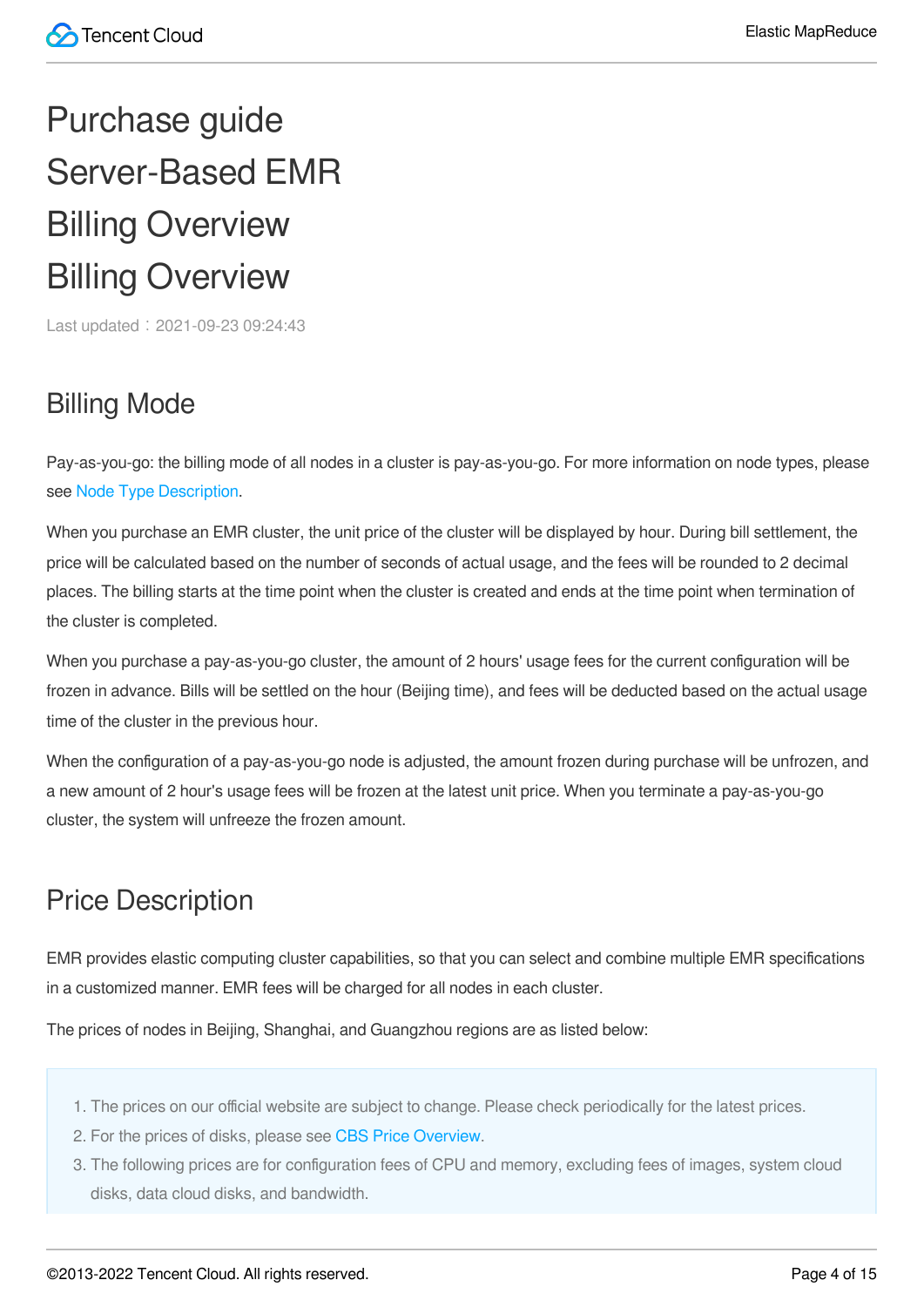4. Some models may be sold out in the actual situation. For more information, please see the model list on the purchase page.

#### **Tier-1 pay-as-you-go fees (USD/hour)**

| Model                 | <b>CPU</b>     | Memory (GB)    | Beijing, Shanghai, and Guangzhou |
|-----------------------|----------------|----------------|----------------------------------|
| Standard S2           | $\overline{c}$ | $\overline{4}$ | 0.12                             |
| Standard S2           | $\overline{4}$ | $\,8\,$        | 0.23                             |
| Standard S2           | $\overline{4}$ | 16             | 0.34                             |
| <b>Standard S2</b>    | $\,8\,$        | 16             | 0.45                             |
| Standard S2           | $\,8\,$        | 32             | 0.67                             |
| Standard S2           | 12             | 24             | 0.67                             |
| <b>Standard S2</b>    | 16             | 32             | 0.89                             |
| Standard S2           | 16             | 64             | 1.33                             |
| Standard S2           | 24             | 48             | 1.33                             |
| Standard S2           | 24             | 96             | 1.99                             |
| Standard S2           | 32             | 64             | 1.77                             |
| Standard S2           | 32             | 128            | 2.65                             |
| Standard S2           | 48             | 125            | 3.05                             |
| High-IO <sub>12</sub> | $\,8\,$        | 16             | 0.45                             |
| High-IO I2            | 8              | 32             | 0.67                             |
| High-IO <sub>12</sub> | 12             | 24             | 0.67                             |
| High-IO <sub>12</sub> | $16$           | 32             | 0.89                             |
| High-IO I2            | 16             | 64             | 1.33                             |
| High-IO I2            | 24             | 96             | 1.99                             |
| High-IO <sub>12</sub> | 32             | 64             | 1.77                             |
| High-IO I2            | 32             | 128            | 2.65                             |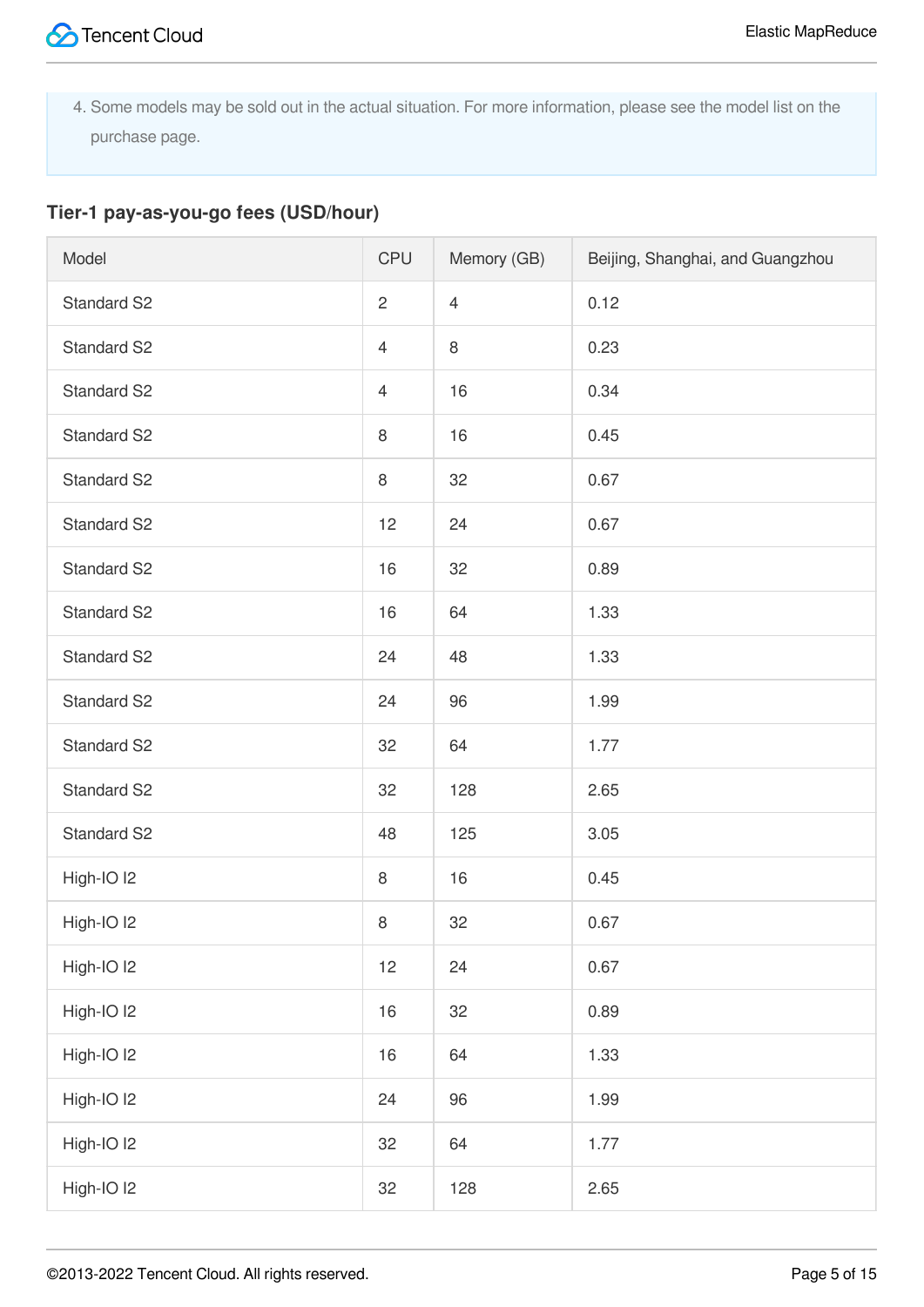| Model                   | <b>CPU</b>     | Memory (GB)    | Beijing, Shanghai, and Guangzhou |
|-------------------------|----------------|----------------|----------------------------------|
| <b>MEM Optimized M2</b> | $\overline{c}$ | 16             | 0.23                             |
| <b>MEM Optimized M2</b> | 8              | 64             | 0.91                             |
| MEM Optimized M2        | 12             | 96             | 1.36                             |
| MEM Optimized M2        | 16             | 128            | 1.81                             |
| MEM Optimized M2        | 24             | 192            | 2.71                             |
| <b>MEM Optimized M2</b> | 32             | 256            | 3.61                             |
| Computing C2            | $\overline{4}$ | $\,8\,$        | 0.33                             |
| Computing C2            | $\overline{4}$ | 16             | 0.5                              |
| Computing C2            | 16             | 32             | 1.31                             |
| Computing C2            | 16             | 60             | 1.89                             |
| Computing C2            | 32             | 120            | 3.78                             |
| Big Data D1             | 8              | 32             | 0.72                             |
| Big Data D1             | 16             | 64             | 1.44                             |
| Big Data D1             | 24             | 96             | 2.16                             |
| Big Data D1             | 32             | 128            | 2.88                             |
| Big Data D1             | 56             | 224            | 5.03                             |
| Big Data D2             | 8              | 32             | 0.68                             |
| Big Data D2             | 16             | 64             | 1.36                             |
| Big Data D2             | 24             | 96             | 2.04                             |
| Big Data D2             | 32             | 128            | 2.72                             |
| Big Data D2             | 64             | 256            | 5.44                             |
| Big Data D2             | 76             | 320            | 6.68                             |
| <b>MEM Optimized M4</b> | $\mathbf{2}$   | $\overline{4}$ | 0.11                             |
| MEM Optimized M4        | $\overline{4}$ | 32             | 0.46                             |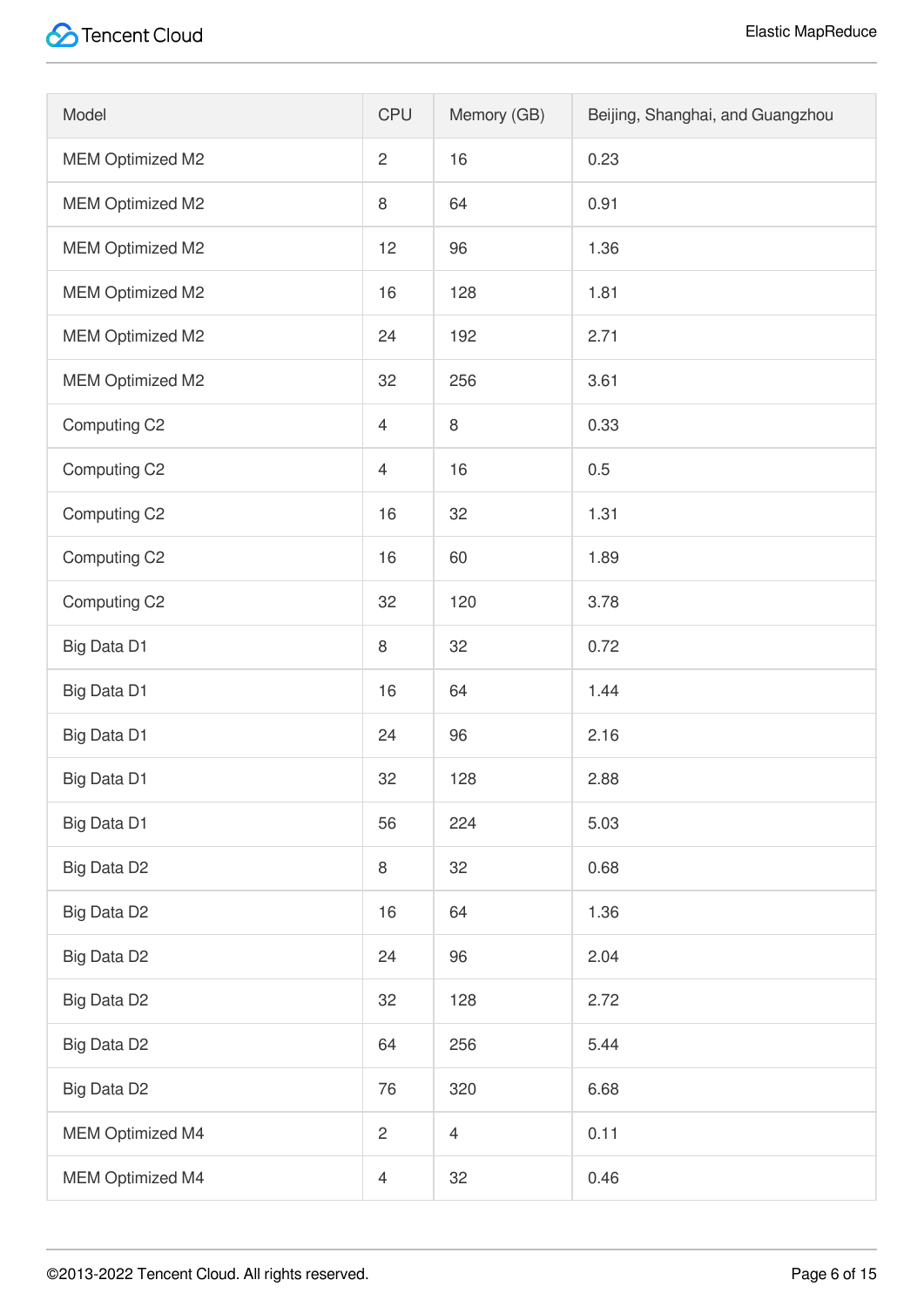| Model                   | <b>CPU</b>     | Memory (GB)    | Beijing, Shanghai, and Guangzhou |
|-------------------------|----------------|----------------|----------------------------------|
| <b>MEM Optimized M4</b> | 8              | 64             | 0.91                             |
| <b>MEM Optimized M4</b> | 12             | 96             | 1.36                             |
| MEM Optimized M4        | 12             | 144            | 1.85                             |
| MEM Optimized M4        | 16             | 128            | 1.81                             |
| MEM Optimized M4        | 16             | 192            | 2.47                             |
| <b>MEM Optimized M4</b> | 32             | 256            | 3.61                             |
| MEM Optimized M4        | 32             | 384            | 4.94                             |
| <b>MEM Optimized M4</b> | 64             | 512            | 7.22                             |
| MEM Optimized M4        | 72             | 648            | 8.86                             |
| <b>Standard S3</b>      | $\mathbf{2}$   | $\overline{4}$ | 0.12                             |
| <b>Standard S3</b>      | $\mathbf{2}$   | $\,8\,$        | 0.17                             |
| <b>Standard S3</b>      | $\overline{4}$ | $\,8\,$        | 0.23                             |
| Standard S3             | $\overline{4}$ | 16             | 0.34                             |
| Standard S3             | 8              | 16             | 0.45                             |
| Standard S3             | 8              | 32             | 0.67                             |
| <b>Standard S3</b>      | 16             | 32             | 0.89                             |
| <b>Standard S3</b>      | 16             | 64             | 1.33                             |
| <b>Standard S3</b>      | 24             | 48             | 1.33                             |
| Standard S3             | 24             | 96             | 1.99                             |
| <b>Standard S3</b>      | 32             | 64             | 1.77                             |
| Standard S3             | 32             | 128            | 2.65                             |
| <b>Standard S3</b>      | 48             | 96             | 2.65                             |
| <b>Standard S3</b>      | 48             | 192            | 3.98                             |
| <b>Standard S3</b>      | 64             | 128            | 3.54                             |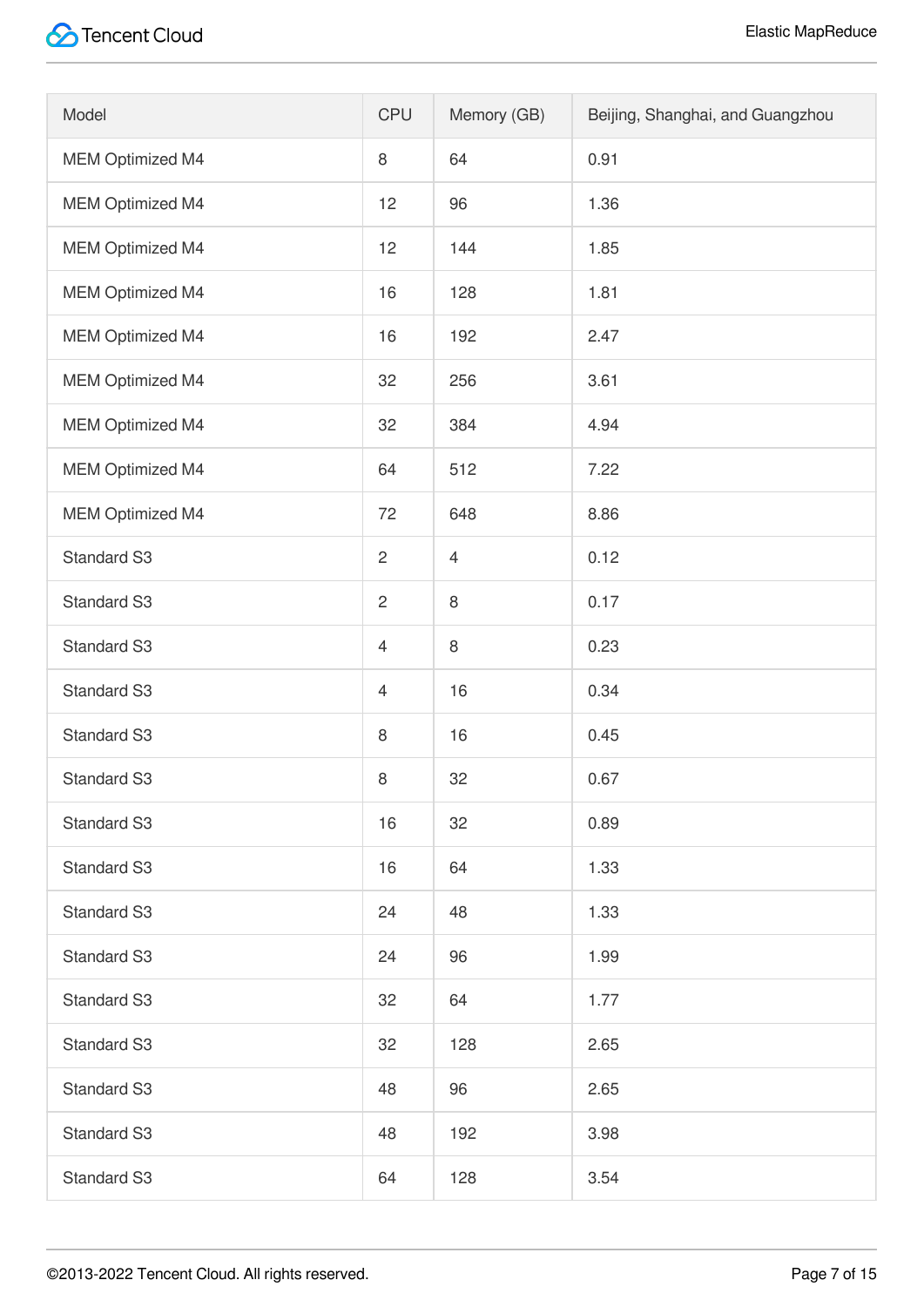| Model                 | <b>CPU</b>     | Memory (GB)    | Beijing, Shanghai, and Guangzhou |
|-----------------------|----------------|----------------|----------------------------------|
| Standard S3           | 64             | 256            | 5.3                              |
| High-IO <sub>13</sub> | $\,8\,$        | 32             | 0.68                             |
| High-IO I3            | 16             | 64             | 1.35                             |
| High-IO <sub>13</sub> | 24             | 96             | 2.02                             |
| High-IO I3            | 32             | 128            | 2.69                             |
| High-IO <sub>13</sub> | 48             | 192            | 4.03                             |
| High-IO <sub>13</sub> | 64             | 256            | 5.38                             |
| High-IO I3            | 80             | 320            | 6.72                             |
| Standard S4           | $\mathbf{1}$   | $\overline{4}$ | 0.09                             |
| Standard S4           | $\sqrt{2}$     | $\overline{4}$ | 0.12                             |
| Standard S4           | $\overline{c}$ | $\,8\,$        | 0.17                             |
| Standard S4           | $\overline{4}$ | 8              | 0.23                             |
| Standard S4           | $\overline{4}$ | 16             | 0.34                             |
| Standard S4           | $\,8\,$        | 16             | 0.46                             |
| Standard S4           | $\,8\,$        | 32             | 0.68                             |
| Standard S4           | 16             | 32             | 0.91                             |
| Standard S4           | 16             | 64             | 1.35                             |
| <b>Standard S4</b>    | 24             | 48             | 1.36                             |
| Standard S4           | 24             | 96             | 2.02                             |
| Standard S4           | 32             | 64             | 1.81                             |
| Standard S4           | 32             | 128            | 2.69                             |
| Standard S4           | 48             | 96             | 2.71                             |
| Standard S4           | 48             | 192            | 4.03                             |
| Standard S4           | 64             | 128            | 3.61                             |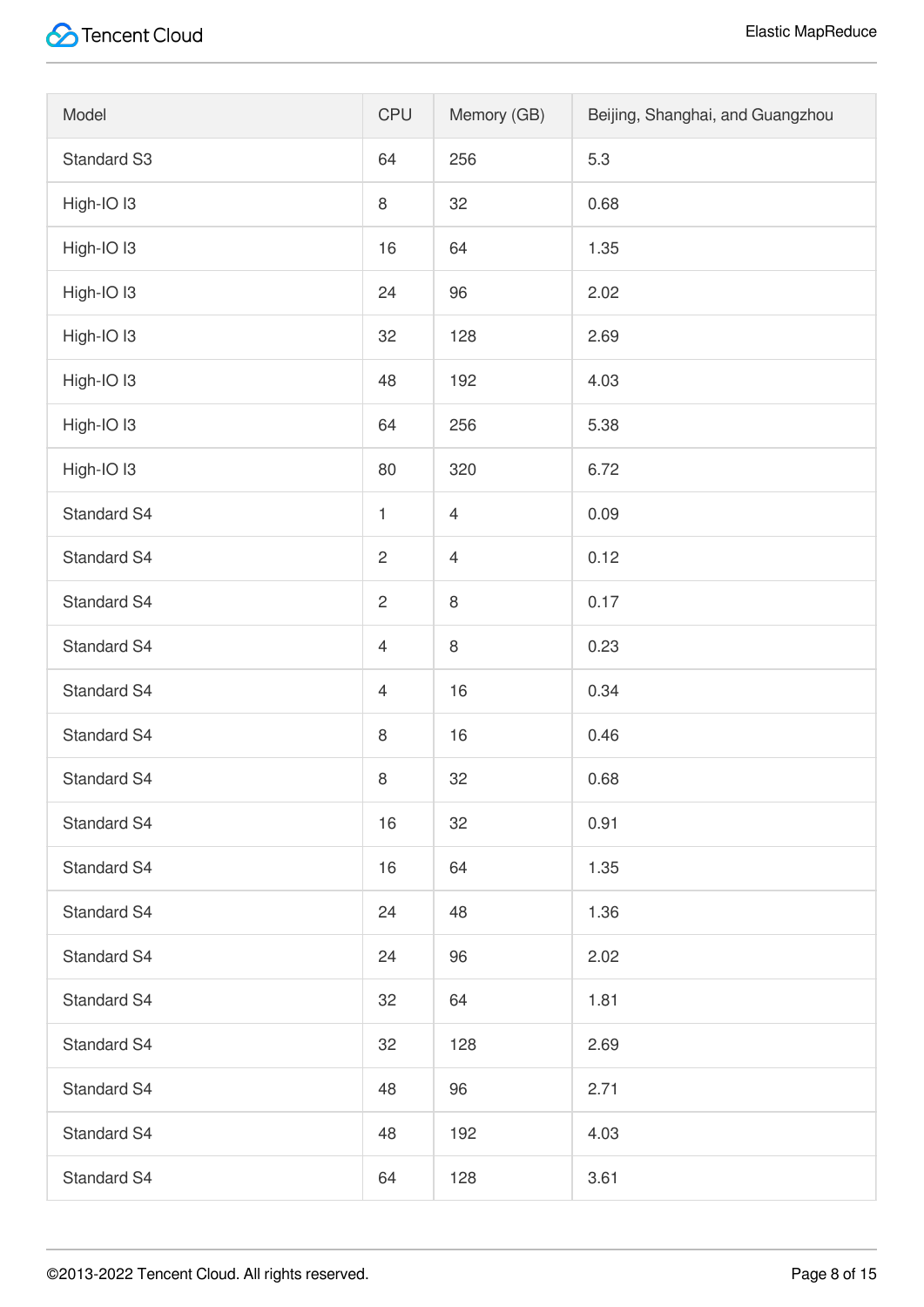| Model                                   | <b>CPU</b>     | Memory (GB)    | Beijing, Shanghai, and Guangzhou |
|-----------------------------------------|----------------|----------------|----------------------------------|
| <b>Standard S4</b>                      | 64             | 256            | 5.38                             |
| <b>Standard S4</b>                      | 72             | 288            | 6.05                             |
| <b>Big Data DS2</b>                     | 8              | 32             | 0.68                             |
| <b>Big Data DS2</b>                     | 16             | 64             | 1.36                             |
| <b>Big Data DS2</b>                     | 24             | 96             | 2.04                             |
| <b>Big Data DS2</b>                     | 32             | 128            | 2.72                             |
| Standard Network Optimized SN3ne        | $\overline{c}$ | $\overline{4}$ | 0.12                             |
| Standard Network Optimized SN3ne        | $\overline{4}$ | 8              | 0.23                             |
| <b>Standard Network Optimized SN3ne</b> | 4              | 16             | 0.34                             |
| Standard Network Optimized SN3ne        | 8              | 16             | 0.46                             |
| Standard Network Optimized SN3ne        | 8              | 32             | 0.68                             |
| Standard Network Optimized SN3ne        | 12             | 24             | 0.68                             |
| Standard Network Optimized SN3ne        | 16             | 32             | 0.91                             |
| Standard Network Optimized SN3ne        | 16             | 64             | 1.35                             |
| <b>Standard Network Optimized SN3ne</b> | 24             | 48             | 1.36                             |
| Standard Network Optimized SN3ne        | 24             | 96             | 2.02                             |
| Standard Network Optimized SN3ne        | 32             | 64             | 1.81                             |
| Standard Network Optimized SN3ne        | 32             | 128            | 2.69                             |
| Standard Network Optimized SN3ne        | 48             | 96             | 2.71                             |
| Standard Network Optimized SN3ne        | 64             | 128            | 3.61                             |
| <b>Standard Network Optimized SN3ne</b> | 64             | 192            | 4.49                             |
| Standard Network Optimized SN3ne        | 64             | 256            | 5.38                             |
| Standard Network Optimized SN3ne        | 72             | 288            | 6.05                             |
| Standard Network Optimized SN3ne        | 76             | 192            | 4.84                             |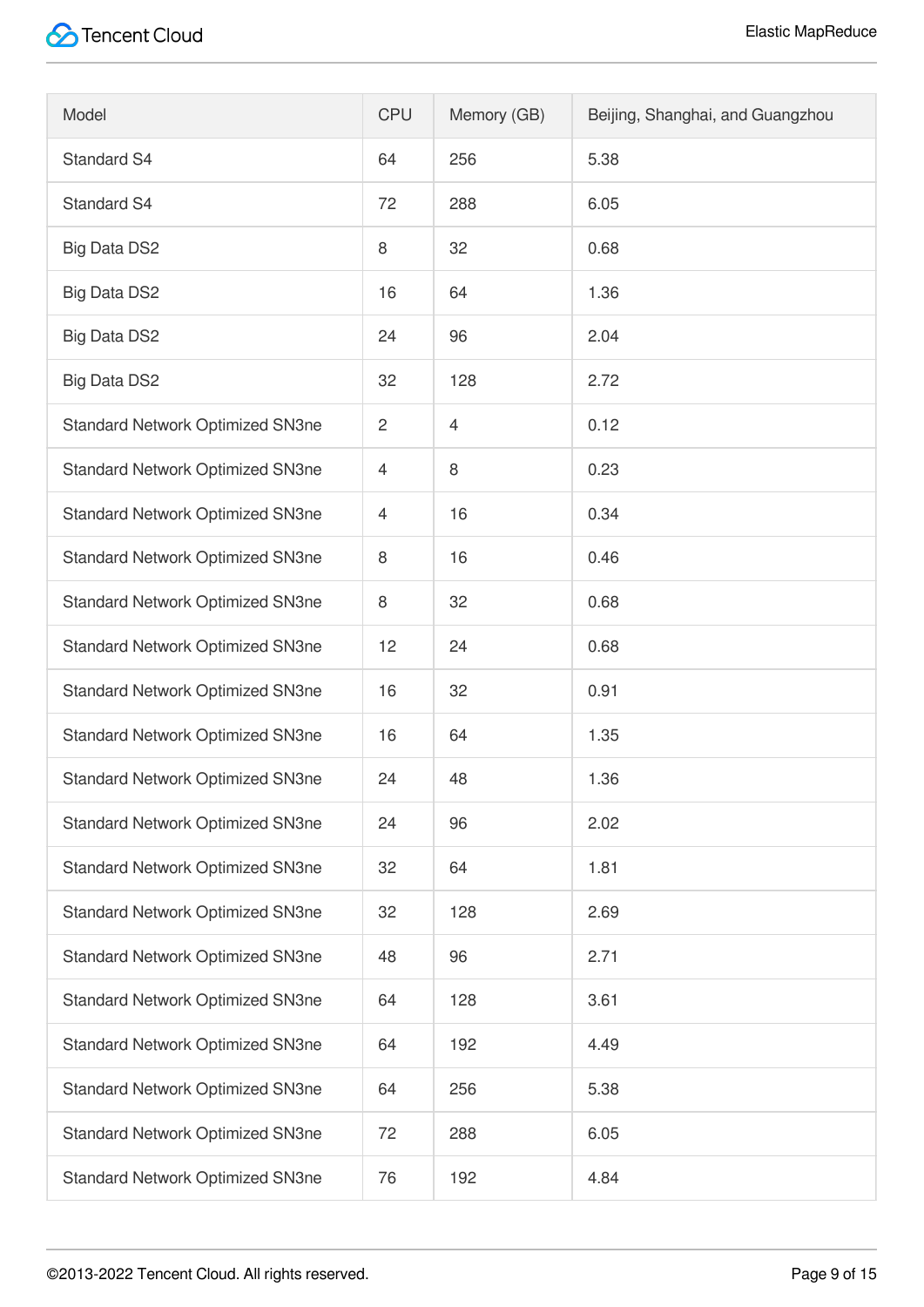| Model                            | <b>CPU</b>     | Memory (GB)    | Beijing, Shanghai, and Guangzhou |
|----------------------------------|----------------|----------------|----------------------------------|
| Standard Network Optimized SN3ne | 76             | 256            | 5.72                             |
| <b>MEM Optimized M5</b>          | $\overline{c}$ | 16             | 0.23                             |
| MEM Optimized M5                 | $\overline{4}$ | 32             | 0.46                             |
| <b>MEM Optimized M5</b>          | 8              | 64             | 0.91                             |
| <b>MEM Optimized M5</b>          | 12             | 96             | 1.36                             |
| MEM Optimized M5                 | 32             | 256            | 3.61                             |
| Standard S5                      | $\overline{c}$ | $\overline{4}$ | 0.07                             |
| Standard S5                      | $\mathbf{2}$   | $\,8\,$        | 0.11                             |
| Standard S5                      | $\overline{4}$ | $\,8\,$        | 0.14                             |
| Standard S5                      | $\overline{4}$ | 16             | 0.21                             |
| Standard S5                      | $\,8\,$        | 16             | 0.28                             |
| Standard S5                      | 8              | 32             | 0.41                             |
| Standard S5                      | 16             | 32             | 0.55                             |
| Standard S5                      | 16             | 64             | 0.82                             |
| Standard S5                      | 24             | 48             | 0.82                             |
| Standard S5                      | 24             | 64             | 0.95                             |
| Standard S5                      | 24             | 96             | 1.23                             |
| Standard S5                      | 32             | 64             | 1.09                             |
| Standard S5                      | 32             | 128            | 1.63                             |
| Standard S5                      | 48             | 96             | 1.63                             |
| Standard S5                      | 48             | 192            | 2.45                             |
| Standard S5                      | 64             | 192            | 2.72                             |
| Standard S5                      | 64             | 256            | 3.26                             |
| Standard S5                      | 76             | 256            | 3.46                             |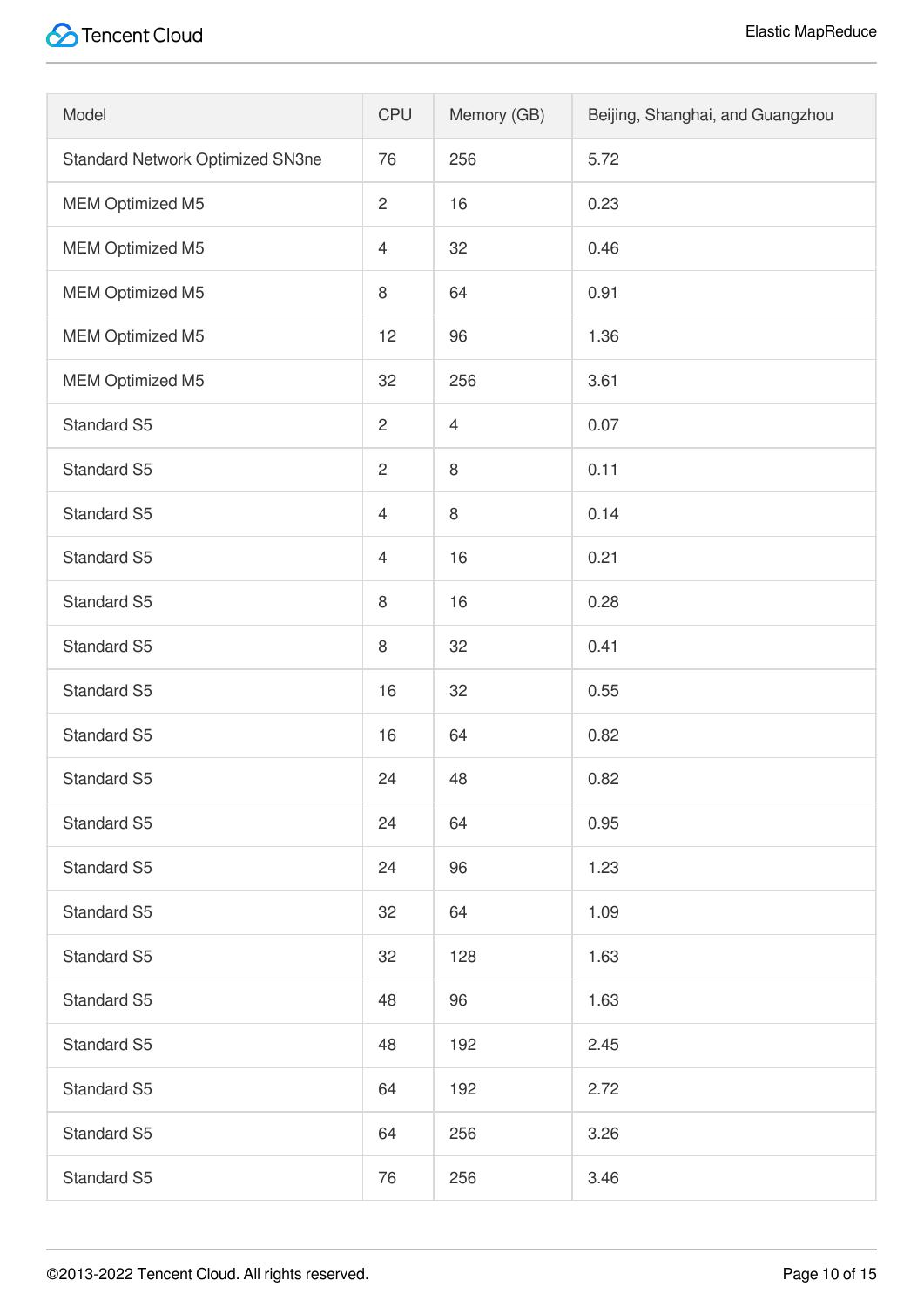| Model                                 | <b>CPU</b>     | Memory (GB)    | Beijing, Shanghai, and Guangzhou |
|---------------------------------------|----------------|----------------|----------------------------------|
| High-IO IT3                           | 16             | 64             | 1.44                             |
| High-IO IT3                           | 32             | 128            | 2.88                             |
| High-IO IT3                           | 64             | 256            | 5.75                             |
| High-IO IT3                           | 76             | 160            | 4.67                             |
| <b>Computing Network Enhanced CN3</b> | $\overline{4}$ | 8              | 0.28                             |
| <b>Computing Network Enhanced CN3</b> | $\overline{4}$ | 16             | 0.42                             |
| <b>Computing Network Enhanced CN3</b> | 8              | 16             | 0.56                             |
| <b>Computing Network Enhanced CN3</b> | 8              | 32             | 0.83                             |
| <b>Computing Network Enhanced CN3</b> | 16             | 32             | 1.11                             |
| <b>Computing Network Enhanced CN3</b> | 16             | 64             | 1.66                             |
| <b>Computing Network Enhanced CN3</b> | 32             | 64             | 2.21                             |
| <b>Computing Network Enhanced CN3</b> | 32             | 128            | 3.32                             |
| <b>Standard SA2</b>                   | $\overline{2}$ | $\overline{4}$ | 0.14                             |
| <b>Standard SA2</b>                   | $\overline{4}$ | $\overline{4}$ | 0.07                             |
| <b>Standard SA2</b>                   | 4              | $\,8\,$        | 0.09                             |
| <b>Standard SA2</b>                   | 8              | $\,8\,$        | 0.14                             |
| <b>Standard SA2</b>                   | 8              | 16             | 0.18                             |
| <b>Standard SA2</b>                   | 16             | 32             | 0.36                             |
| <b>Standard SA2</b>                   | 16             | 64             | 0.53                             |
| <b>Standard SA2</b>                   | 32             | 64             | 0.71                             |
| <b>Standard SA2</b>                   | 64             | 128            | 1.41                             |
| <b>Standard SA2</b>                   | 64             | 192            | 1.77                             |
| <b>Standard SA2</b>                   | 80             | 160            | 1.77                             |
| <b>Standard SA2</b>                   | 128            | 256            | 2.82                             |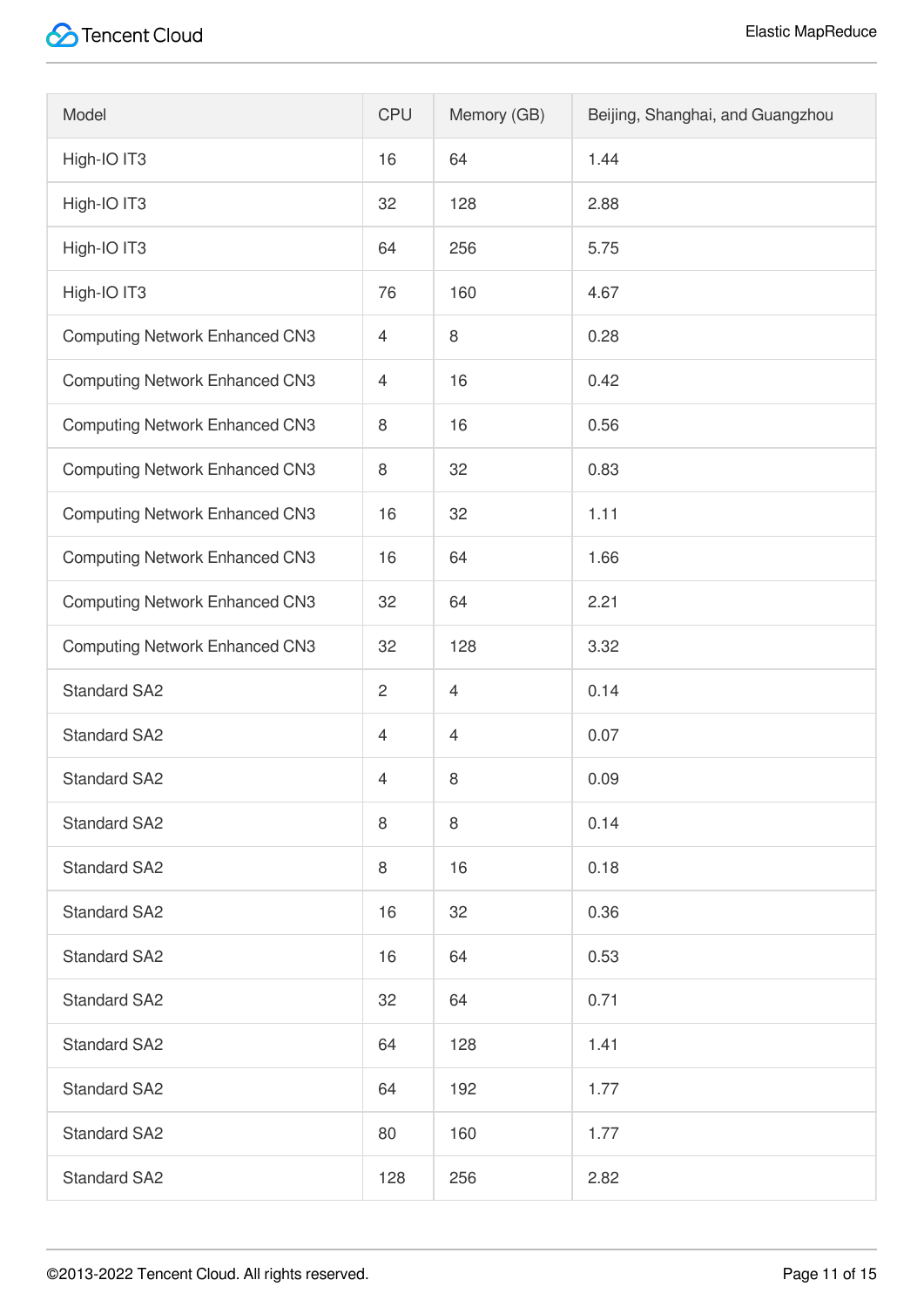| Model               | <b>CPU</b>     | Memory (GB) | Beijing, Shanghai, and Guangzhou |
|---------------------|----------------|-------------|----------------------------------|
| <b>Standard SA2</b> | 160            | 320         | 3.53                             |
| Computing C3        | $\overline{4}$ | 8           | 0.35                             |
| Computing C3        | $\overline{4}$ | 16          | 0.52                             |
| Computing C3        | 8              | 16          | 0.69                             |
| Computing C3        | 8              | 32          | 1.04                             |
| Computing C3        | 16             | 32          | 1.38                             |
| Computing C3        | 16             | 64          | 2.08                             |
| Computing C3        | 32             | 64          | 2.76                             |
| Computing C3        | 32             | 128         | 4.16                             |

Other billable items that may incur fees when you use an EMR cluster include network traffic, metadata storage, and COS.

#### **Network traffic**

Public network access is enabled for the Master.1 node of the cluster by default, so that WebUIs of various Hadoop components can be accessed from outside the cluster. Traffic fees will be incurred by the data interaction when these pages are accessed, which are very low in most cases; therefore, bill-by-traffic is used by default, which is more cost-effective than bill-by-bandwidth.

#### **Metadata storage**

TencentDB for MySQL is used for metadata storage such as Hive in EMR 2.x and below. The storage fees are included in the total fees on the purchase page.

#### **COS**

If you use COS to isolate storage and computation of your cluster, data storage and request fees will be incurred (for more information, see COS [Product](https://intl.cloud.tencent.com/document/product/436/6239) Pricing) when your cluster makes a computation request and pulls data from COS. In addition, new data may be generated in COS during computation for the purposes of result data storage or backup.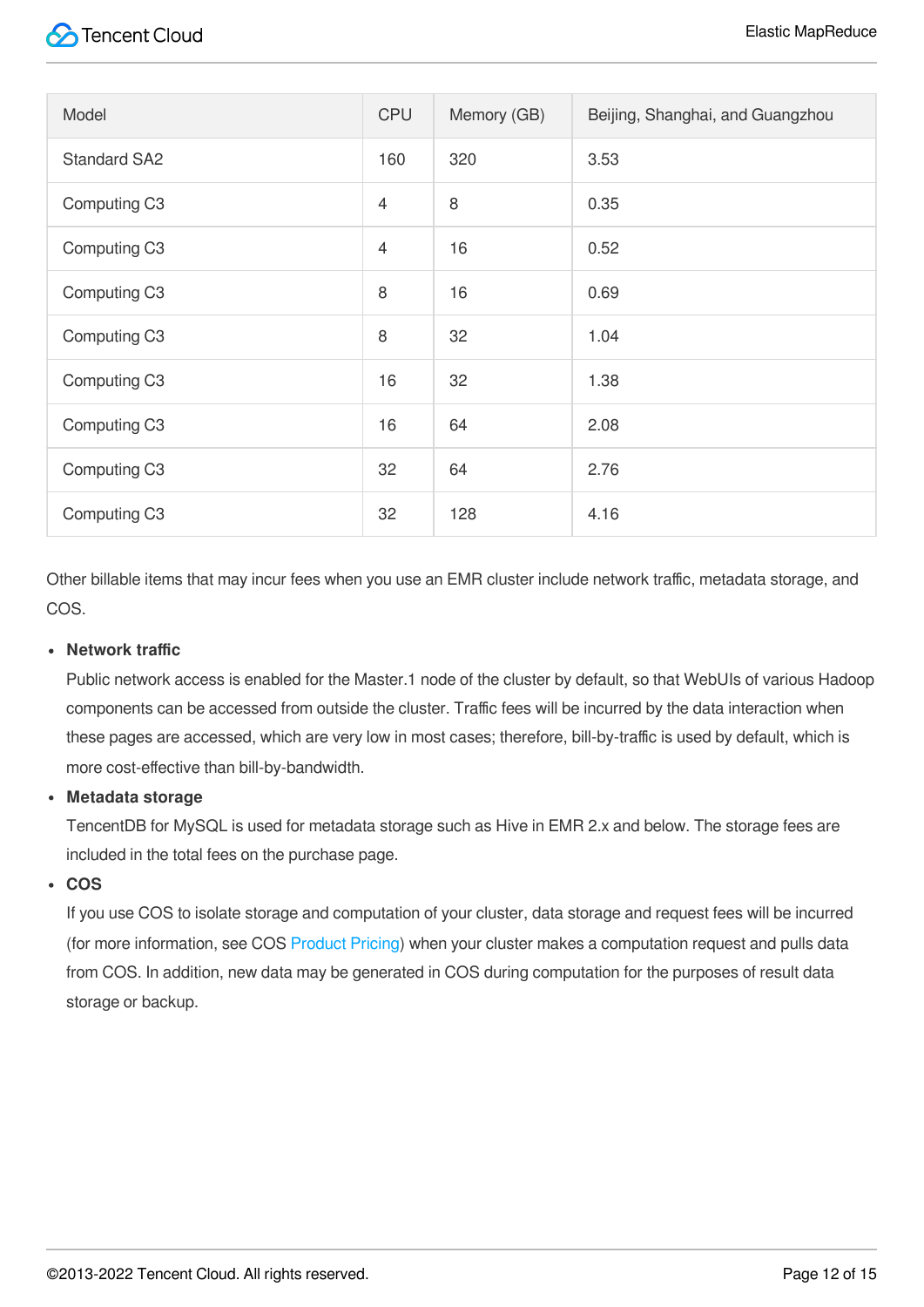## <span id="page-12-0"></span>Billing Mode

Last updated:2021-12-27 12:12:16

Billing mode for EMR clusters:

**Pay-as-you-go:** all nodes in a cluster are charged on a [pay-as-you-go](https://intl.cloud.tencent.com/document/product/555/30328) basis. This is suitable for clusters that exist for a short time or periodically.

For information on node types, see Node Type [Description.](https://intl.cloud.tencent.com/document/product/1026/31094)

When you purchase an EMR cluster, the price will be listed as an hourly fee. However, you will be billed by the actual seconds of usage and the charge will be rounded to two decimal places. Billing starts from the second the cluster is created and stops the second the cluster is terminated.

When you purchase a pay-as-you-go cluster, the fees for 2-hour usage under the current configuration will be frozen in your account balance as a deposit. You will then be billed by the hour (Beijing time) for your usage over the past hour. When you change the node configurations, the frozen amount will be unfrozen and a new 2-hour deposit will be frozen based on the unit price of the new configuration. Your deposit will be released back to your account when the cluster is terminated.

Other items that may incur costs include network traffic, metadata storage, and COS.

#### **Network traffic**

Public network access is enabled for the Master.1 node in a cluster by default so that you can access the WebUI pages of various Hadoop components from outside the cluster. Traffic fees are incurred for data interactions when you visit these pages, which is very little in most cases. Therefore, the bill-by-traffic mode is used by default, which costs less than the bill-by-bandwidth mode.

#### **Metadata storage**

The metadata storage such as Hive on EMR (v2.x and lower) uses TencentDB, the fee of which is included in the total cost on the purchase page.

#### **COS**

When you separate compute and storage for [a cluster via COS, data storage and request fees \(see](https://buy.intl.cloud.tencent.com/price/cos) COS Product Pricing) will be incurred when the cluster pulls data from COS for computing. In addition, new data may be generated for the storage or backup of compute results in COS.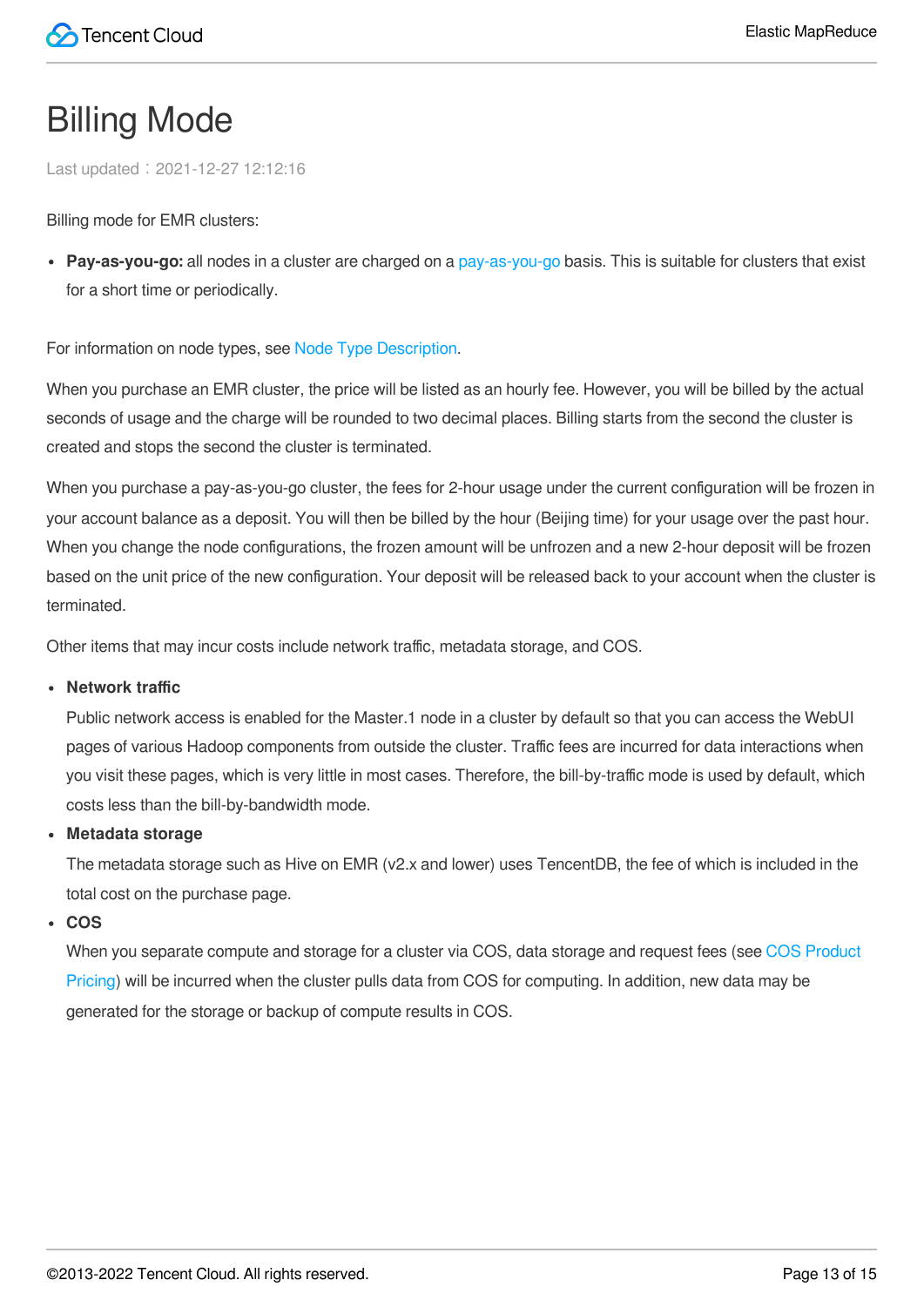## <span id="page-13-0"></span>About Overdue Payment

Last updated:2021-03-01 11:36:10

## Pay-As-You-Go

#### **Overdue payment reminder**

| Reminder<br><b>Type</b>               | <b>Description</b>                                                                                                                                                                                                                      |
|---------------------------------------|-----------------------------------------------------------------------------------------------------------------------------------------------------------------------------------------------------------------------------------------|
| <b>Overdue</b><br>payment<br>reminder | Pay-as-you-go clusters are billed on the hour. When your account balance becomes negative,<br>your Tencent Cloud account creator, global resource collaborators, and financial collaborators will<br>be notified through email and SMS. |
| <b>Overdue</b><br>payment<br>alert    | This feature is disabled by default.                                                                                                                                                                                                    |

#### **Overdue payment policy**

When your account balance becomes negative, the pay-as-you-go cluster can be used and fees will be deducted for 2 more hours. After 2 hours, the cluster will be moved to the recycle bin and become unavailable, and we will also stop billing you for service.

| <b>Time After</b><br>Service<br>Suspension | <b>Description</b>                                                                                                                                                                                                                                                                                                                     |
|--------------------------------------------|----------------------------------------------------------------------------------------------------------------------------------------------------------------------------------------------------------------------------------------------------------------------------------------------------------------------------------------|
| $\leq$ 15 days                             | If your account is topped up to a positive balance, the billing will continue, and the cluster will be<br>automatically recovered.                                                                                                                                                                                                     |
|                                            | If your account balance remains negative, the cluster cannot be recovered.                                                                                                                                                                                                                                                             |
| $> 15$ days                                | If your account is not topped up to a positive balance, your pay-as-you-go cluster resources will<br>be repossessed and released. All data will be erased and cannot be recovered. When your<br>cluster resources are repossessed, your Tencent Cloud account creator and all collaborators will<br>be notified through email and SMS. |

**Note**: